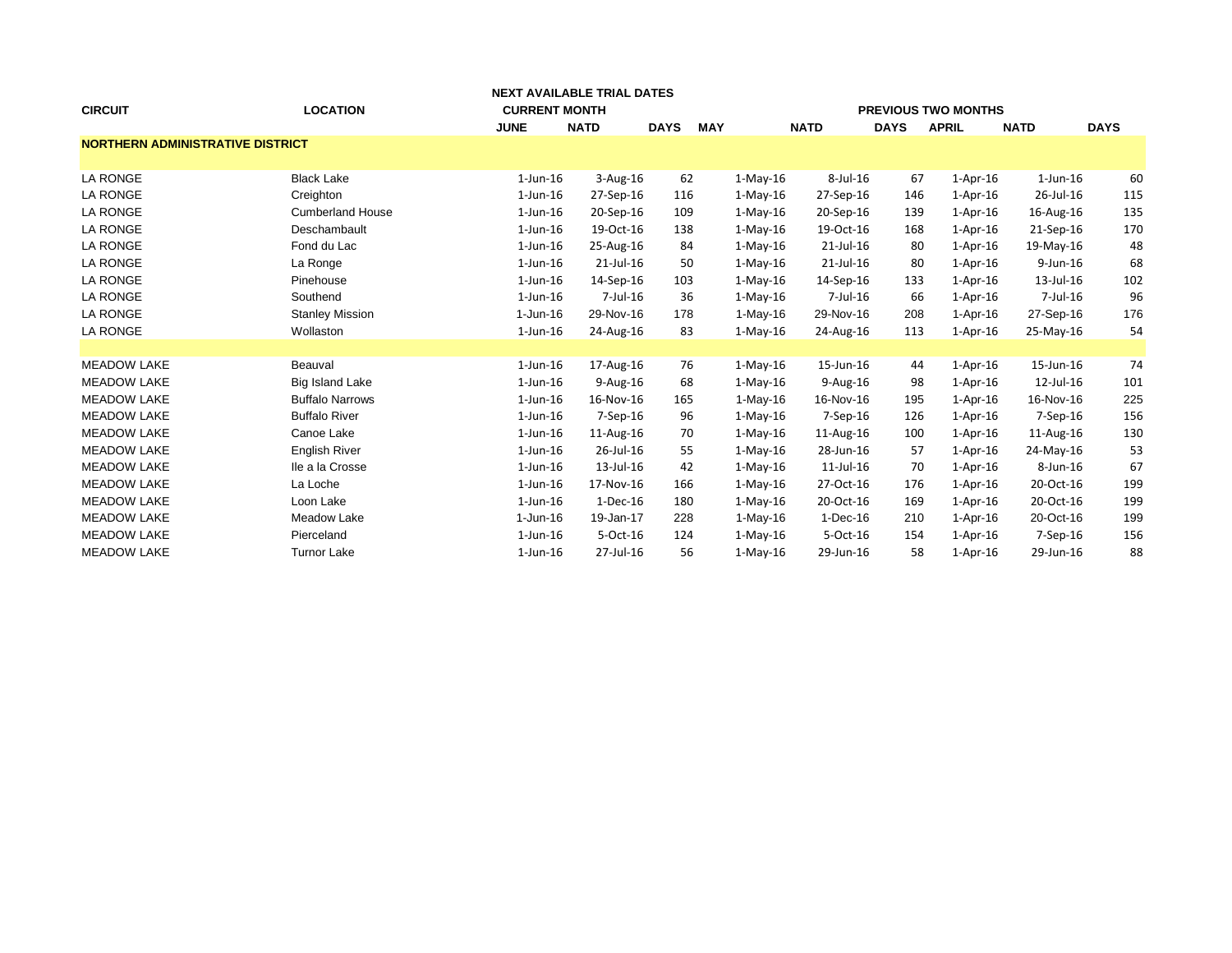| <b>RCUIT</b>              | <b>LOCATION</b>                    | <b>CURRENT MONTH</b> |                |             |            | <b>PREVIOUS TWO MONTHS</b> |             |              |              |             |  |  |
|---------------------------|------------------------------------|----------------------|----------------|-------------|------------|----------------------------|-------------|--------------|--------------|-------------|--|--|
|                           |                                    | <b>JUNE</b>          | <b>NATD</b>    | <b>DAYS</b> | <b>MAY</b> | <b>NATD</b>                | <b>DAYS</b> | <b>APRIL</b> | <b>NATD</b>  | <b>DAYS</b> |  |  |
| <b>SOUTH OF SASKATOON</b> |                                    |                      |                |             |            |                            |             |              |              |             |  |  |
| <b>ESTEVAN</b>            | Estevan                            | $1$ -Jun- $16$       | 9-Aug-16       | 68          | $1-May-16$ | $4$ -Aug-16                | 93          | $1-Apr-16$   | 28-Jun-16    | 87          |  |  |
| <b>ESTEVAN</b>            | Carlyle                            | $1$ -Jun- $16$       | 16-Nov-16      | 165         | 1-May-16   | 5-Oct-16                   | 154         | $1-Apr-16$   | $3-Aug-16$   | 122         |  |  |
| <b>ESTEVAN</b>            | Carnduff                           | $1$ -Jun- $16$       | 10-Nov-16      | 159         | $1-May-16$ | $1-Sep-16$                 | 120         | $1-Apr-16$   | $1-Sep-16$   | 150         |  |  |
| <b>ESTEVAN</b>            | Weyburn (Small Claims)             | $1$ -Jun-16          | 18-Aug-16      | 77          | $1-May-16$ | 16-Jun-16                  | 45          | $1-Apr-16$   | 19-May-16    | 48          |  |  |
| <b>ESTEVAN</b>            | Weyburn (Criminal Trials)          | $1$ -Jun- $16$       | 18-Oct-16      | 137         | $1-May-16$ | 20-Sep-16                  | 139         | $1-Apr-16$   | $2$ -Aug-16  | 121         |  |  |
| MOOSE JAW                 | Assiniboia                         | $1$ -Jun- $16$       | 14-Jul-16      | 43          | $1-May-16$ | 14-Jul-16                  | 73          | $1-Apr-16$   | $9$ -Jun-16  | 68          |  |  |
| MOOSE JAW                 | Moose Jaw                          | $1$ -Jun- $16$       | 11-Aug-16      | 70          | $1-Mav-16$ | 30-Jun-16                  | 59          | $1-Apr-16$   | 30-May-16    | 59          |  |  |
|                           |                                    |                      |                |             |            |                            |             |              |              |             |  |  |
| <b>REGINA</b>             | <b>Traffic Safety Court Trials</b> | $1$ -Jun- $16$       | 17-Oct-16      | 136         | $1-May-16$ | 13-Sep-16                  | 132         | $1-Apr-16$   | 12-Sep-16    | 161         |  |  |
| <b>REGINA</b>             | <b>Small Claims Hearings</b>       | $1$ -Jun-16          | 17-Oct-16      | 136         | $1-May-16$ | 21-Sep-16                  | 140         | $1-Apr-16$   | $2$ -Aug-16  | 121         |  |  |
| <b>REGINA</b>             | Small Claims Case Management       | $1$ -Jun- $16$       | $4$ -Aug-16    | 63          | 1-May-16   | 7-Jul-16                   | 66          | $1-Apr-16$   | 10-Jun-16    | 69          |  |  |
| <b>REGINA</b>             | Criminal Trials - Non Custody      | $1$ -Jun-16          | 25-Oct-16      | 144         | $1-May-16$ | $7-$ Sep $-16$             | 126         | $1-Apr-16$   | 26-Jul-16    | 115         |  |  |
| <b>REGINA</b>             | Criminal Trials - Custody          | $1$ -Jun-16          | $6-$ Sep $-16$ | 95          | $1-May-16$ | 27-Jun-16                  | 56          | $1-Apr-16$   | 27-Jun-16    | 86          |  |  |
| <b>REGINA</b>             | Criminal Trials - Two Days/More    | $1$ -Jun- $16$       | 26-Oct-16      | 145         | $1-May-16$ | 12-Sep-16                  | 131         | $1-Apr-16$   | 12-Sep-16    | 161         |  |  |
| <b>REGINA</b>             | Youth Court Trials - Non Custody   | $1$ -Jun- $16$       | 9-Aug-16       | 68          | $1-May-16$ | 14-Jul-16                  | 73          | $1-Apr-16$   | $1$ -Jun-16  | 60          |  |  |
| <b>REGINA</b>             | Youth Court Trials - Custody       | $1$ -Jun- $16$       | $2-Aug-16$     | 61          | $1-May-16$ | 15-Jun-16                  | 44          | $1-Apr-16$   | 26-May-16    | 55          |  |  |
| <b>REGINA CIRCUIT</b>     | Fort Qu'Appelle                    | $1$ -Jun- $16$       | 18-Aug-16      | 77          | $1-May-16$ | n/a                        | 0           | $1-Apr-16$   | $6$ -Jun-16  | 65          |  |  |
| <b>REGINA CIRCUIT</b>     | <b>Indian Head</b>                 | $1$ -Jun- $16$       | 20-Aug-16      | 79          | $1-May-16$ | n/a                        | 0           | $1-Apr-16$   | $3-May-16$   | 32          |  |  |
| <b>REGINA CIRCUIT</b>     | Southey                            | $1$ -Jun- $16$       | 14-Sep-16      | 103         | $1-May-16$ | n/a                        | 0           | $1-Apr-16$   | $11$ -May-16 | 40          |  |  |
|                           |                                    |                      |                |             |            |                            |             |              |              |             |  |  |
| <b>SWIFT CURRENT</b>      | Leader                             | $1$ -Jun- $16$       | 15-Sep-16      | 104         | $1-May-16$ | 21-Jul-16                  | 80          | $1-Apr-16$   | $21$ -Jul-16 | 110         |  |  |
| <b>SWIFT CURRENT</b>      | Maple Creek                        | $1$ -Jun- $16$       | 13-Oct-16      | 132         | $1-May-16$ | $8-$ Sep $-16$             | 127         | $1-Apr-16$   | 12-May-16    | 41          |  |  |
| <b>SWIFT CURRENT</b>      | Shaunavon                          | $1$ -Jun- $16$       | 6-Oct-16       | 125         | $1-May-16$ | 7-Jul-16                   | 66          | $1-Apr-16$   | 7-Jul-16     | 96          |  |  |
| <b>SWIFT CURRENT</b>      | <b>Swift Current</b>               | $1$ -Jun-16          | 22-Sep-16      | 111         | $1-Mav-16$ | 17-Aug-16                  | 106         | $1-Apr-16$   | 27-Jul-16    | 116         |  |  |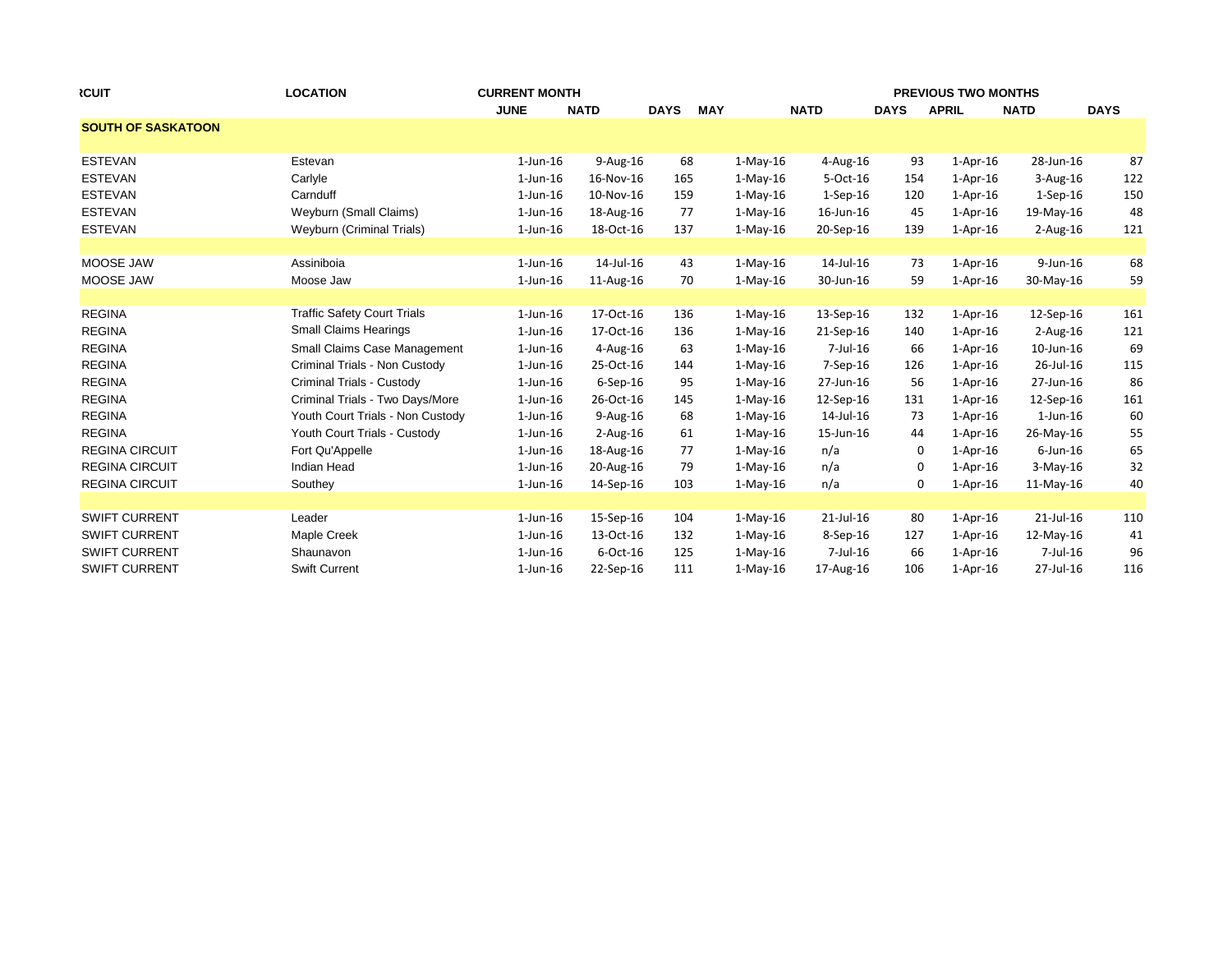| <b>CIRCUIT</b>                      | <b>LOCATION</b>  | <b>NEXT AVAILABLE TRIAL DATES</b><br><b>CURRENT MONTH</b> |                 |             |            |            |                |             |                | <b>PREVIOUS TWO MONTHS</b> |             |
|-------------------------------------|------------------|-----------------------------------------------------------|-----------------|-------------|------------|------------|----------------|-------------|----------------|----------------------------|-------------|
|                                     |                  | <b>JUNE</b>                                               | <b>NATD</b>     | <b>DAYS</b> | <b>MAY</b> |            | <b>NATD</b>    | <b>DAYS</b> | <b>APRIL</b>   | <b>NATD</b>                | <b>DAYS</b> |
| <b>SOUTH OF SASKATOON CONTINUED</b> |                  |                                                           |                 |             |            |            |                |             |                |                            |             |
| <b>WYNYARD</b>                      | Punnichy         | $1$ -Jun- $16$                                            | 16-Aug-16       | 75          |            | $1-Mav-16$ | 19-Jul-16      | 78          | $1-Apr-16$     | $10$ -May- $16$            | 39          |
| <b>WYNYARD</b>                      | Rose Valley      | $1$ -Jun- $16$                                            | $7-$ Sep $-16$  | 96          |            | $1-Mav-16$ | $7-$ Sep $-16$ | 126         | $1-Apr-16$     | 10-Aug-16                  | 129         |
| <b>WYNYARD</b>                      | Wadena           | $1$ -Jun- $16$                                            | 7-Jul-16        | 36          |            | $1-Mav-16$ | $2$ -Jun-16    | 31          | $1-Apr-16$     | 2-Jun-16                   | 61          |
| <b>WYNYARD</b>                      | Wynyard          | $1$ -Jun- $16$                                            | 24-Nov-16       | 173         |            | $1-Mav-16$ | 27-Oct-16      | 176         | $1$ -Apr- $16$ | 25-Aug-16                  | 144         |
|                                     |                  |                                                           |                 |             |            |            |                |             |                |                            |             |
| <b>YORKTON</b>                      | <b>Broadview</b> | $1$ -Jun- $16$                                            | $6$ -Jul-16     | 35          |            | $1-Mav-16$ | $6$ -Jul-16    | 65          | $1-Apr-16$     | 8-Jun-16                   | 67          |
| <b>YORKTON</b>                      | Canora           | $1$ -Jun- $16$                                            | $6$ -Oct-16     | 125         |            | $1-Mav-16$ | 6-Oct-16       | 155         | $1-Apr-16$     | 28-Jul-16                  | 117         |
| <b>YORKTON</b>                      | Esterhazy        | $1$ -Jun- $16$                                            | 9-Aug-16        | 68          |            | $1-Mav-16$ | $9-Aug-16$     | 98          | $1-Apr-16$     | 26-Jul-16                  | 115         |
| <b>YORKTON</b>                      | Kamsack          | $1$ -Jun- $16$                                            | 20-Oct-16       | 139         |            | $1-Mav-16$ | 4-Oct-16       | 153         | $1-Apr-16$     | 28-Jul-16                  | 117         |
| <b>YORKTON</b>                      | Melville         | $1$ -Jun- $16$                                            | $11$ -Jul- $16$ | 40          |            | $1-Mav-16$ | $4$ -Jul-16    | 63          | 1-Apr-16       | 16-May-16                  | 45          |
| <b>YORKTON</b>                      | Moosomin         | $1$ -Jun- $16$                                            | 22-Sep-16       | 111         |            | $1-Mav-16$ | 14-Jul-16      | 73          | 1-Apr-16       | 14-Jul-16                  | 103         |
| <b>YORKTON</b>                      | Yorkton          | $1$ -Jun- $16$                                            | 28-Sep-16       | 117         |            | $1-May-16$ | 27-Sep-16      | 146         | $1-Apr-16$     | 31-Aug-16                  | 149         |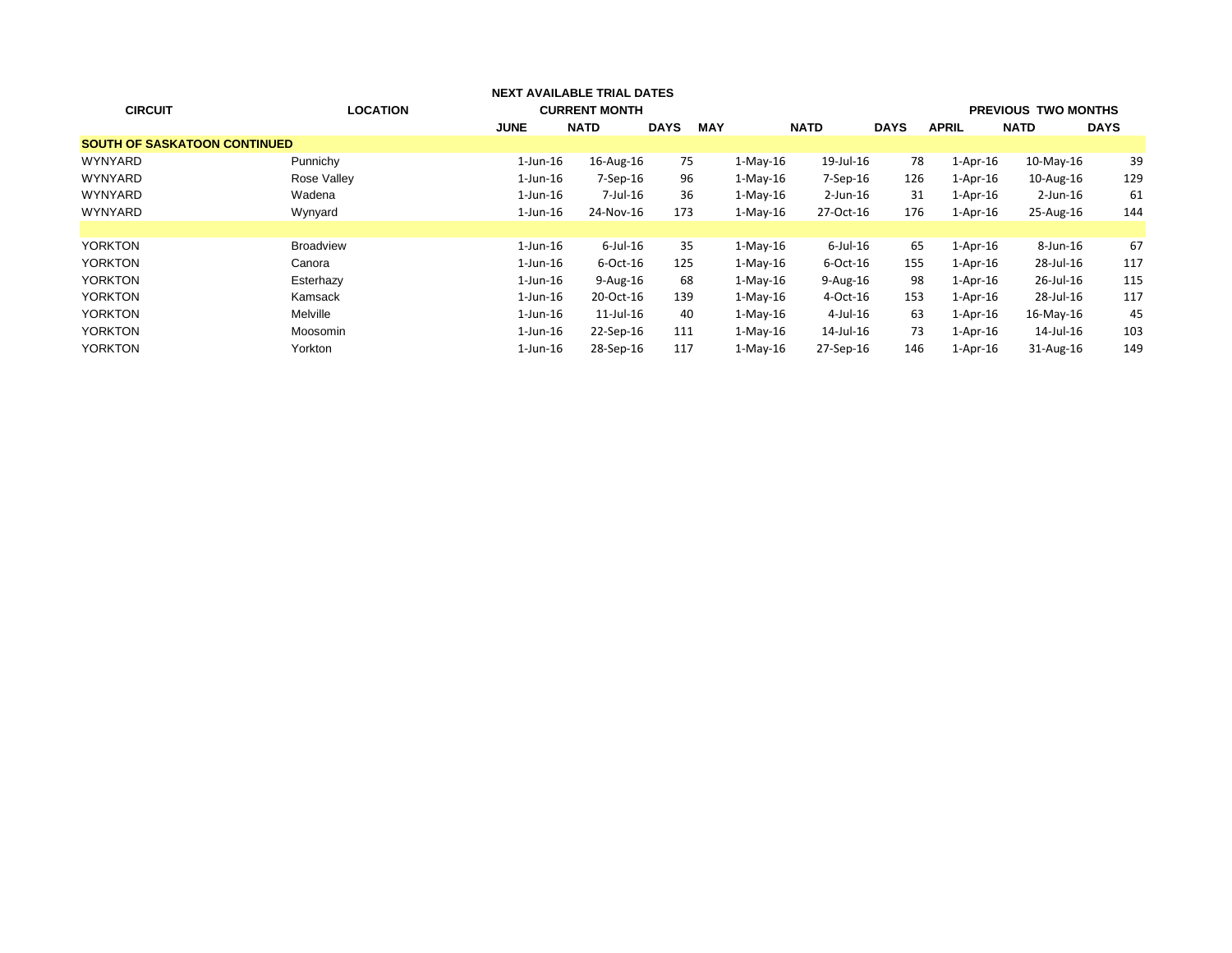| <b>CIRCUIT</b>             | <b>LOCATION</b>                    | <b>CURRENT MONTH</b> |                 |             |            |            |                 | <b>PREVIOUS TWO MONTHS</b> |              |                |             |  |
|----------------------------|------------------------------------|----------------------|-----------------|-------------|------------|------------|-----------------|----------------------------|--------------|----------------|-------------|--|
|                            |                                    | <b>JUNE</b>          | <b>NATD</b>     | <b>DAYS</b> | <b>MAY</b> |            | <b>NATD</b>     | <b>DAYS</b>                | <b>APRIL</b> | <b>NATD</b>    | <b>DAYS</b> |  |
| <b>SASKATOON AND NORTH</b> |                                    |                      |                 |             |            |            |                 |                            |              |                |             |  |
|                            |                                    |                      |                 |             |            |            |                 |                            |              |                |             |  |
| <b>SASKATOON CITY</b>      | <b>Traffic Safety Court Trials</b> | $1$ -Jun- $16$       | $6$ -Dec-16     | 185         |            | $1-May-16$ | $2-Nov-16$      | 181                        | $1-Apr-16$   | 29-Sep-16      | 178         |  |
| <b>SASKATOON CITY</b>      | <b>Small Claims Hearings</b>       | $1$ -Jun- $16$       | 19-Oct-16       | 138         |            | $1-May-16$ | 31-Aug-16       | 119                        | $1-Apr-16$   | 13-Jul-16      | 102         |  |
| <b>SASKATOON CITY</b>      | Small Claims Case Management       | $1$ -Jun- $16$       | 24-Oct-16       | 143         |            | $1-May-16$ | 28-Sep-16       | 147                        | $1-Apr-16$   | 18-Jul-16      | 107         |  |
| <b>SASKATOON CITY</b>      | Criminal Trials - Custody          | $1$ -Jun- $16$       | $6-$ Sep $-16$  | 95          |            | $1-May-16$ | 31-Aug-16       | 119                        | $1-Apr-16$   | 19-Jul-16      | 108         |  |
| <b>SASKATOON CITY</b>      | Criminal Trials - Non Custody      | $1$ -Jun- $16$       | $5$ -Jul-16     | 34          |            | $1-May-16$ | $6-$ Sep $-16$  | 125                        | $1-Apr-16$   | 26-Jul-16      | 115         |  |
| <b>SASKATOON CITY</b>      | Criminal Trials - Two Days/More    | $1$ -Jun- $16$       | 27-Sep-16       | 116         |            | $1-May-16$ | 21-Sep-16       | 140                        | $1-Apr-16$   | 26-Jul-16      | 115         |  |
| <b>SASKATOON CITY</b>      | Youth Court Trials - Custody       | $1$ -Jun- $16$       | 28-Jun-16       | 27          |            | $1-May-16$ | 27-Jun-16       | 56                         | $1-Apr-16$   | 24-May-16      | 53          |  |
| <b>SASKATOON CITY</b>      | Youth Court Trials - Non Custody   | $1$ -Jun- $16$       | $5 -$ Jul $-16$ | 34          |            | $1-May-16$ | $5$ -Jul-16     | 64                         | $1-Apr-16$   | 27-Jun-16      | 86          |  |
| <b>SASKATOON RURAL</b>     | Beardy's & Okemasis                | $1$ -Jun- $16$       | 20-Jul-16       | 49          |            | $1-May-16$ | $1$ -Jun- $16$  | 30                         | $1-Apr-16$   | $1$ -Jun- $16$ | 60          |  |
| <b>SASKATOON RURAL</b>     | <b>Blaine Lake</b>                 | $1$ -Jun- $16$       | 3-Nov-16        | 152         |            | $1-May-16$ | 3-Nov-16        | 182                        | $1-Apr-16$   | 7-Jul-16       | 96          |  |
| <b>SASKATOON RURAL</b>     | Humboldt                           | $1$ -Jun- $16$       | 26-Sep-16       | 115         |            | $1-May-16$ | $11$ -Jul- $16$ | 70                         | $1-Apr-16$   | 11-Jul-16      | 100         |  |
| <b>SASKATOON RURAL</b>     | Kindersley                         | $1$ -Jun- $16$       | 25-Oct-16       | 144         |            | $1-May-16$ | 13-Sep-16       | 132                        | $1-Apr-16$   | 12-Jul-16      | 101         |  |
| <b>SASKATOON RURAL</b>     | Outlook                            | $1$ -Jun- $16$       | 14-Jul-16       | 43          |            | $1-May-16$ | 14-Jul-16       | 73                         | $1-Apr-16$   | 14-Jul-16      | 103         |  |
| <b>SASKATOON RURAL</b>     | Rosetown                           | $1$ -Jun- $16$       | 26-Jul-16       | 55          |            | $1-May-16$ | 12-Jul-16       | 71                         | $1-Apr-16$   | 24-May-16      | 53          |  |
| <b>SASKATOON RURAL</b>     | Rosthern                           | $1$ -Jun- $16$       | 24-Aug-16       | 83          |            | $1-Mav-16$ | 8-Jun-16        | 37                         | $1-Apr-16$   | $11-May-16$    | 40          |  |
| <b>SASKATOON RURAL</b>     | Watrous                            | $1$ -Jun- $16$       | 21-Jul-16       | 50          |            | $1-May-16$ | 21-Jul-16       | 80                         | $1-Apr-16$   | 19-May-16      | 48          |  |
|                            |                                    |                      |                 |             |            |            |                 |                            |              |                |             |  |
| <b>LLOYDMINSTER</b>        | Lloydminster                       | $1$ -Jun- $16$       | 22-Aug-16       | 81          |            | $1-May-16$ | $4$ -Jul-16     | 63                         | $1-Apr-16$   | 26-May-16      | 55          |  |
| <b>LLOYDMINSTER</b>        | Onion Lake                         | $1$ -Jun- $16$       | 21-Dec-16       | 200         |            | $1-Mav-16$ | 16-Nov-16       | 195                        | $1-Apr-16$   | 5-Oct-16       | 184         |  |
| <b>LLOYDMINSTER</b>        | St. Walburg                        | $1$ -Jun- $16$       | 20-Sep-16       | 109         |            | $1-May-16$ | 20-Sep-16       | 139                        | $1-Apr-16$   | 8-Jun-16       | 67          |  |
|                            |                                    |                      |                 |             |            |            |                 |                            |              |                |             |  |
| <b>MELFORT</b>             | <b>Carrot River</b>                | $1$ -Jun- $16$       | 11-Aug-16       | 70          |            | $1-May-16$ | 14-Jul-16       | 73                         | $1-Apr-16$   | 19-May-16      | 48          |  |
| <b>MELFORT</b>             | Hudson Bay                         | $1$ -Jun- $16$       | 22-Nov-16       | 171         |            | $1-May-16$ | 25-Oct-16       | 174                        | $1-Apr-16$   | 23-Aug-16      | 142         |  |
| <b>MELFORT</b>             | Melfort                            | $1$ -Jun- $16$       | 8-Sep-16        | 97          |            | $1-May-16$ | 11-Aug-16       | 100                        | $1-Apr-16$   | $7$ -Jul-16    | 96          |  |
| <b>MELFORT</b>             | Nipawin                            | $1$ -Jun- $16$       | 24-Aug-16       | 83          |            | $1-May-16$ | 20-Jul-16       | 79                         | $1-Apr-16$   | 15-Jun-16      | 74          |  |
| <b>MELFORT</b>             | Tisdale                            | $1$ -Jun- $16$       | 15-Nov-16       | 164         |            | $1-May-16$ | 18-Oct-16       | 167                        | $1-Apr-16$   | 4-Oct-16       | 183         |  |
| <b>MELFORT</b>             | Wakaw                              | $1$ -Jun- $16$       | 8-Nov-16        | 157         |            | $1-Mav-16$ | 11-Oct-16       | 160                        | $1-Apr-16$   | 11-Oct-16      | 190         |  |